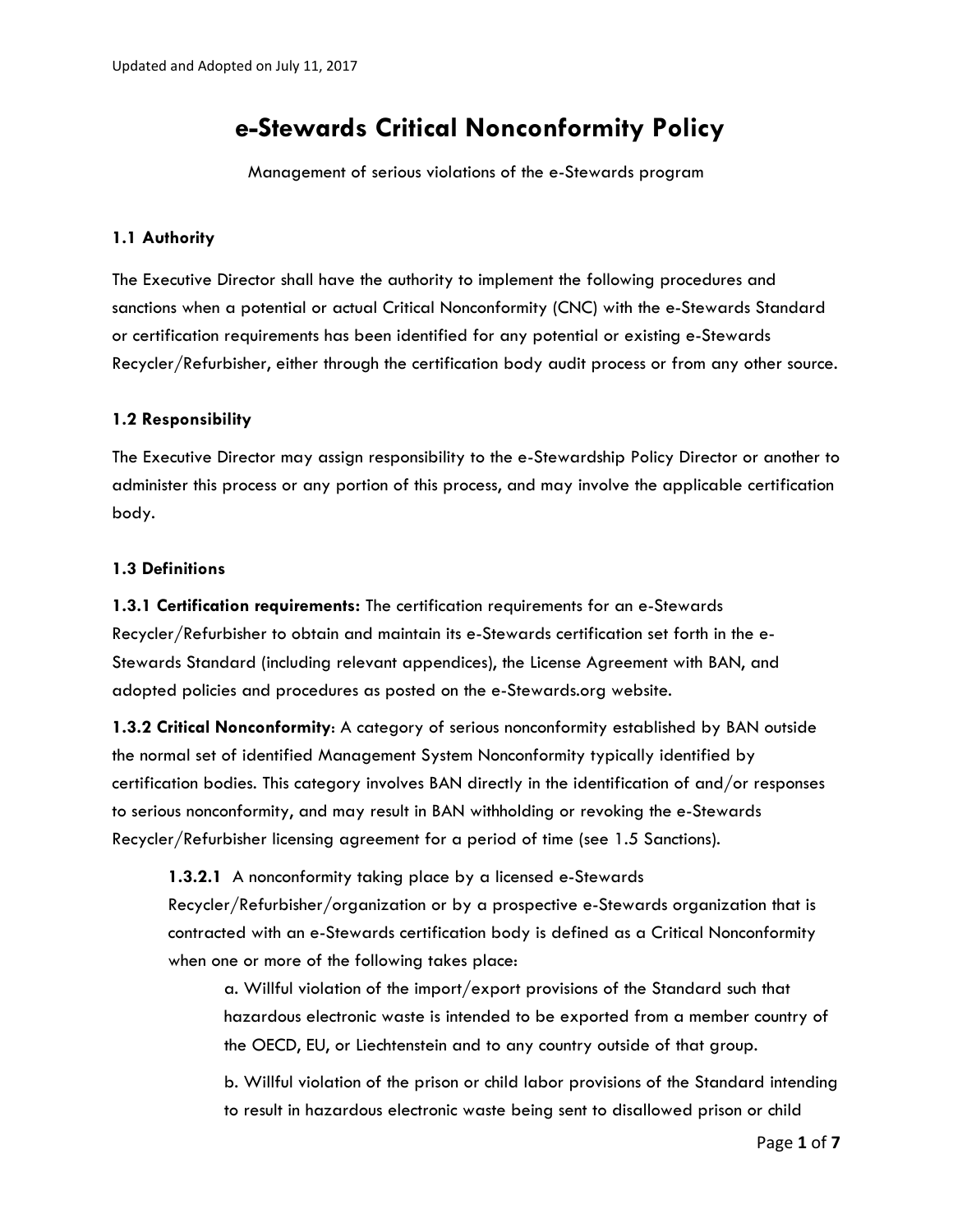labor operations.

c. Willful violation of the Standard such that there is, or has been, a significant risk of real harm or damage being caused to human health or the environment due to the actions of the licensed or prospective e-Stewards recycler/refurbisher.

d. Willful efforts to deceive the conformity assurance program of the e-Stewards certification program, including activities to:

(1) Hide locations, such as Ancillary Sites, facilities, related businesses, storage warehouses,

(2) Prevent auditors from obtaining information or records,

(3) Keep double books, and/or

(4) Defeat the object and purpose of unannounced inspections or geolocation trackers employed by the e-Stewards Performance Verification program.

e. Actions other than those above, which, as judged by the Executive Director of BAN to have, or are likely to, seriously endanger the credibility and viability of BAN or the e- Stewards program. This may include a pattern of repeat major nonconformities, such as repeated failure to perform adequate downstream accountability requirements.

**1.3.2.2** The following conduct shall trigger the CNC process should it have taken place by a licensed or prospective e-Stewards Recycler, its owner or by individuals on their executive team at any time in the last 5-year period of continuous ownership, or the 5 year period prior to contracting with an e-Stewards certification body:

a. Violation of laws pertaining to any electronics recycling business operations that:

(1) Exceeded \$100,000 in penalties/fines within a one-year period. If fines are under appeal, this trigger can be deferred until resolution.

(2) Entailed jail time of owner or executive team member(s), or

(3) Recurred 3 times within the last 5-year period (same violation), and/or

b. Repeated instances (at least 2 times in the course of the last 5 years) of willful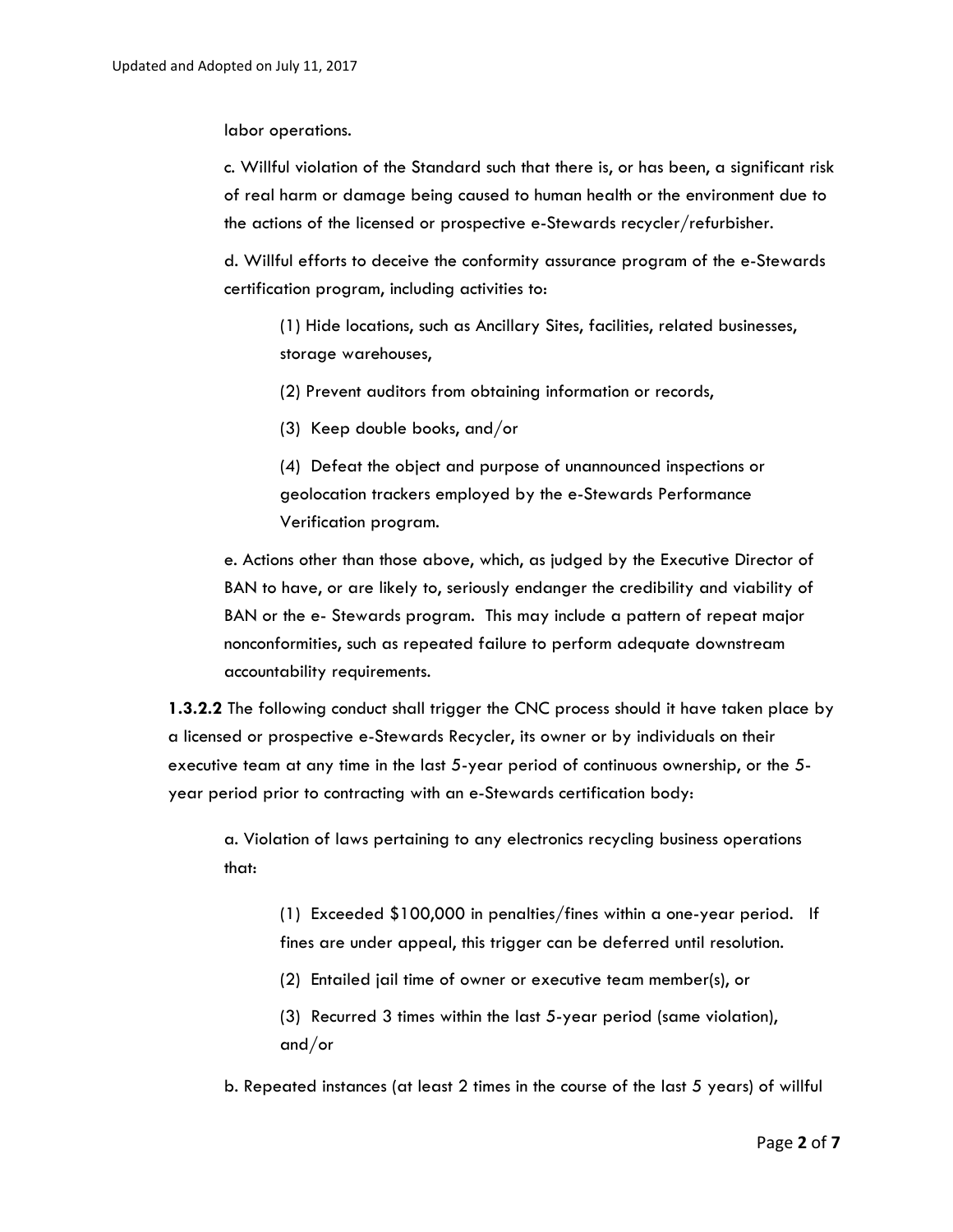misrepresentation (dishonesty) as determined by the Executive Director, to customers, government officials, auditors, certification bodies, and/or BAN staff.

**1.3.3 e-Stewards Standard/Standard:** The current operational e-Stewards® Standard for Responsible Recycling and Reuse of Electronic Equipment©, which is available at www.e-Stewards.org.

**1.3.4 Evidentiary Report (ER):** Document prepared by BAN entailing the results of the investigation, providing all necessary evidence of nonconformity, including which sections of the Standard are thought to be in breach. (See template for ER in Appendix A)

**1.3.5 Executive Director:** The chief executive officer of the Basel Action Network, owner of the e-Stewards certification program.

**1.3.6 Initiator:** Any BAN staff, consultant, CB, or external party who is acting in good faith that has identified a complaint or suspected CNC and decides to initiate a Request for Investigation.

**1.3.7 Management System Nonconformity**: A major or minor nonconformity with the e-Stewards Standard, as typically defined and determined by the contracted certification body.

**1.3.8 Request for Investigation**: Document entailing the preliminary complaint, cause for investigation, and preliminary evidence.

**1.3.9 Suspension:** The temporary invalidation of an e-Stewards license agreement or certificate pending either:

- Resolution of the issue causing suspension, in the time allowed, or
- Withdrawal of licensing agreement and/or certificate due to failure to resolve the issues in the time allowed.

During the suspension period, the company must cease use of the e-Stewards Marks and name in any reference to e-Stewards certification status until the certificate is restored.

**1.3.10 Withdrawal (cancellation):** A termination of an e-Stewards license agreement and/or certificate. The recycler/refurbisher must cease use of the e-Stewards Marks and name in any form and in any reference to e-Stewards certification status. Certification can only be reinstated by completing a new certification process.

**1.3.11 Letter of Outcome:** Final letter stipulating the results of a CNC determination, whether a suspension or withdrawal has incurred, and the terms of such. This letter will be sent to the CEO of the company concerned and copied to the relevant certification body.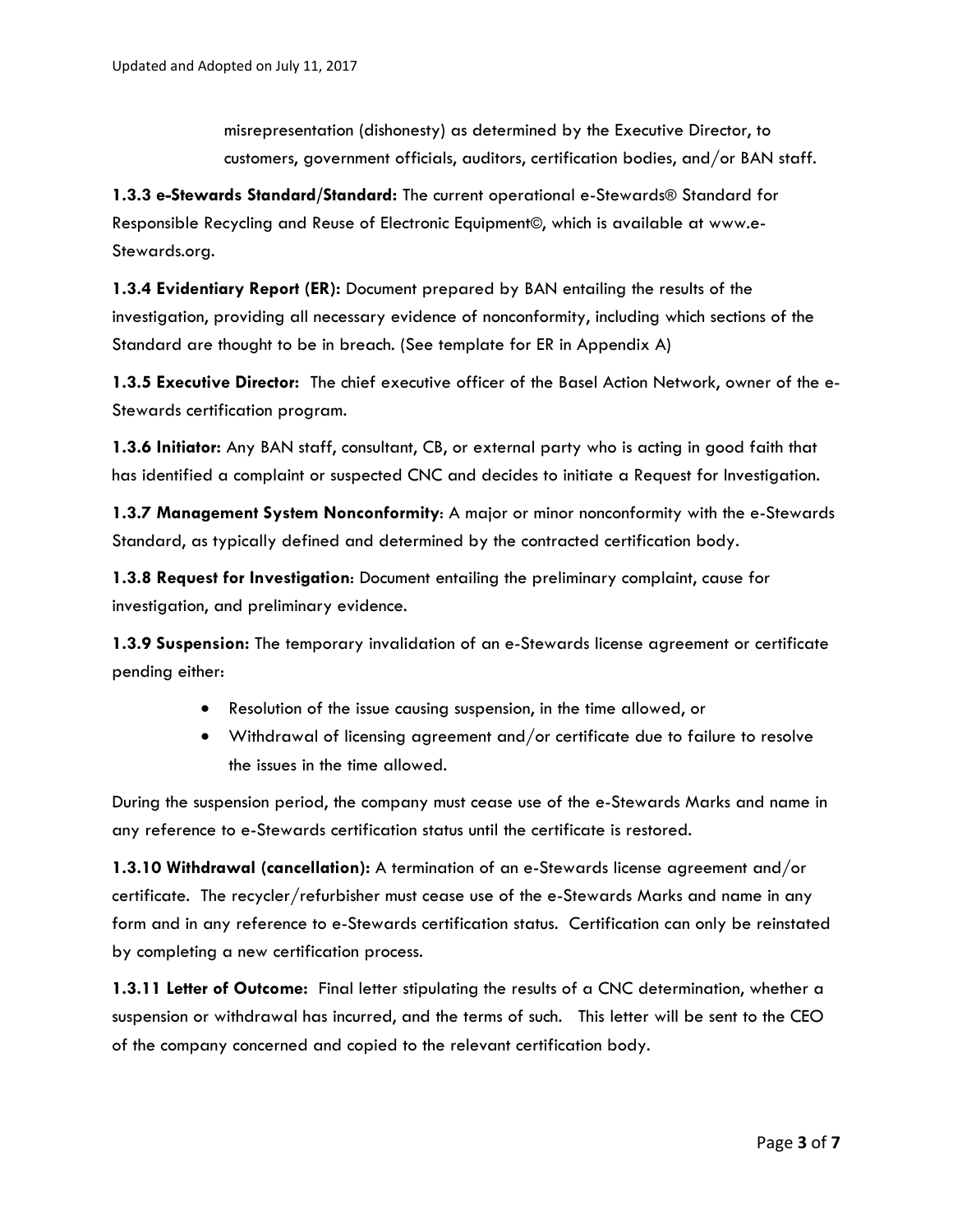## **1.4 Investigatory Process**

**1.4.1** The Initiator provides a written Request for Investigation of a potential serious nonconformity containing all available pertinent information to the e-Stewardship Policy Director or Executive Director.

**1.4.2** The e-Stewards Policy Director or Executive Director shall determine whether there are sufficient grounds to conduct an investigation into a possible serious nonconformity. After initial review, if the alleged nonconformity is deemed not to be a CNC, the investigation is passed to the appropriate CB. If concerns remain that a CNC may have occurred, BAN will initiate a more thorough CNC investigation.

**1.4.3** If an investigation of a possible CNC is deemed warranted, all efforts will be made to obtain objective evidence of the possible nonconformity. This process may include requesting additional information from the Initiator or any other source. After this CNC investigation, the Policy Director or Executive Director may deem that there is insufficient evidence to warrant further action. However, records of the Request for Investigation, evidence, and the decision shall be retained at the BAN office. The e-Stewards Policy Director will notify the Initiator of same.

**1.4.4** When sufficient objective evidence exists that a CNC might have taken place, the Policy Director will create a DRAFT Evidentiary Report providing the evidence (e.g. who, when, what, how and where) a CNC seems to be likely.

**1.4.5** This DRAFT Evidentiary Report will then be forwarded to the principal officers of the alleged nonconforming organization and a formal interview regarding the suspected CNC will be undertaken with them to correct and augment the DRAFT Evidentiary Report, and to better understand and test the veracity of the allegations.

**1.4.6** If the interview reveals the preponderance of the evidence to be true, possible extenuating circumstances are explored as to why the nonconformity might have occurred.

**1.4.7** The DRAFT Evidentiary Report (ER) is then adjusted as necessary based on information received from the interview and other sources, in order to create a Final ER. The Policy Director and Executive Director, with the possible involvement of the certification body, shall determine whether any nonconformity exists and whether the CNC definition has been triggered to warrant a CNC determination. If there is a nonconformity that does not rise to the level of CNC (e.g. a major or minor nonconformity with the Standard), the ER will be passed to the CB for their appropriate action. If a CNC determination is made, then BAN will make a determination of appropriate sanctions (see 1.5) and a Letter of Outcome will be sent to the CEO of the company concerned and copied to the relevant CB.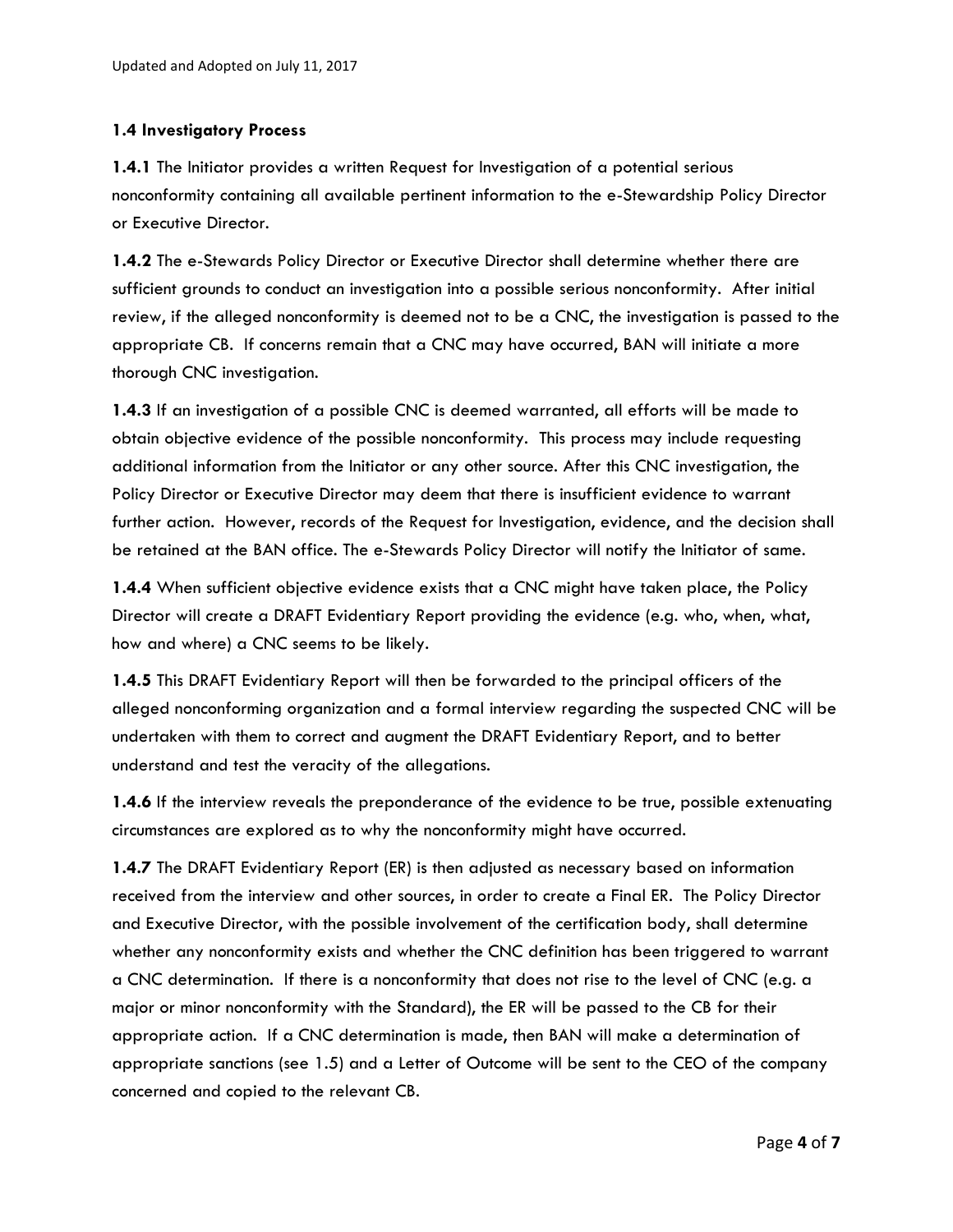#### **1.5 Sanctions in response to Critical Nonconformity**

**1.5.1** When the Executive Director believes that a Critical Nonconformity exists, he/she at their reasonably objective discretion shall make a formal decision to take one of the following actions as deemed appropriate:

a. **Withdrawal from program:** In the absence of any mitigating circumstances, notification will be made to the appropriate CB that the e-Stewards license to operate within the e-Stewards certification program has been withdrawn (for an existing organization) or withheld (for those in process of becoming certified). In such cases, the certification body must immediately (within 24 hours) withdraw the organization's e-Stewards certificate. If the organization wishes to seek new e-Stewards certification in the future, it is only allowed after:

- A minimum of two years out of the program, from the date of BAN's final decision, unless BAN determines a shorter period of time is justified due to extenuating circumstances;
- Access to a new e-Stewards license has been be reinstated after BAN completes a review of the corrective actions made by the organization; and
- A written approval from the Executive Director is issued allowing the organization to begin a new process of becoming certified.

If the organization wishes to seek recertification, a new audit process must be completed by an e-Stewards CB and a new license issued by BAN, before a new certificate can be issued by the CB.

b. **Suspension from program:** Should there be special mitigating circumstances in the reasonable opinion of the Executive Director that would indicate that a lesser penalty than letter a) is justified, the Letter of Outcome will notify the organization of corrective action(s) required to be completed within a defined period of time. At the same time, the Executive Director will notify the CB that the organization's license to operate within the e-Stewards certification program has been suspended or withheld (if not yet certified), pending corrective action, and therefore the CB must suspend or withhold (as applicable) the certificate immediately.

The resulting suspension of the e-Stewards certificate caused by the CNC shall be for a term of not less than 30 days and, in any case, all corrective actions must be cleared, as determined by BAN, prior to ending the suspension. If later discoveries of nonconformity are found, the Executive Director may conclude that additional corrective action(s) must be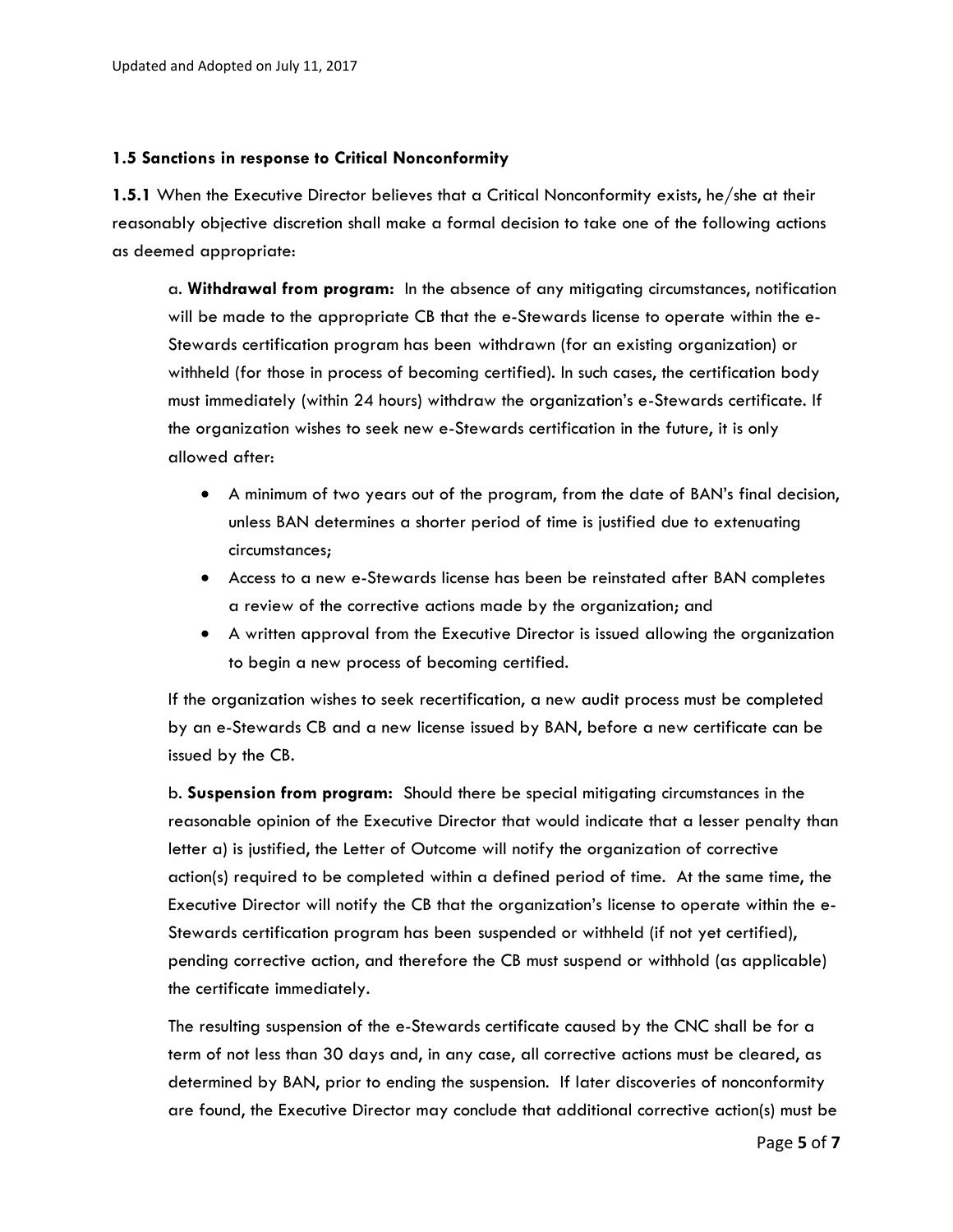taken, additional suspension time must be added, and/or a new CNC process must begin.

**1.5.2** For multi-sited companies, if a Critical Nonconformity is found at any one site, the consequences will apply to all their electronics recycling/refurbishing site certifications. If the company is multi-national, such consequences may, pending possible further investigation, also apply to the entire company globally.

#### **1.6 Appeals Process**

**1.6.1** An alleged nonconforming organization has the right of appeal following determination of Critical Nonconformity, as well as appealing the corrective action(s) required by the Executive Director prior to the actions taken in 1.5 above, if applicable. During the appeal process, no status report will be made public until the appeal is over.

**1.6.2** The alleged nonconforming organization will submit a letter in writing to the Executive Director, who will forward it without amendment to the e-Stewards Leadership Council. The appeal letter must include any new special mitigating circumstances that might be deemed relevant, and state the rationale for the appeal. Ignorance of the policy cannot be deemed a mitigating circumstance.

**1.6.3** The Leadership Council (LC) may review the appeal collectively or may see fit to create an appropriate subcommittee to review the appeal and bring its recommendations to the LC. The LC review will involve at a minimum studying the ER and the appeals letter, and may involve conducting an interview where BAN and the appellant organization are present at the same time. The LC then will make a written recommendation to the BAN Board of Directors, which will be the final arbiter of the appeal. The Executive Director, if a member of the Board of Directors, will recuse him/herself from deciding the final outcome.

**1.6.4** All efforts will be made to conclude the appeal within 10 weeks of its filing with the Executive Director. The final decision made by the BAN Board of Directors shall be provided to the Initiator and appellant in writing and shall be binding.

**1.7 Public reporting:** BAN reserves the right to publicly report an organization's Critical Nonconformity and resulting sanctions.

## **1.8 Records**

**1.8.1** The Policy Director shall retain the Request for Investigation and Evidentiary Reports and all other relevant records including information on actions taken to correct the Critical Nonconformity, in a suitable electronic or hard copy file in the BAN office.